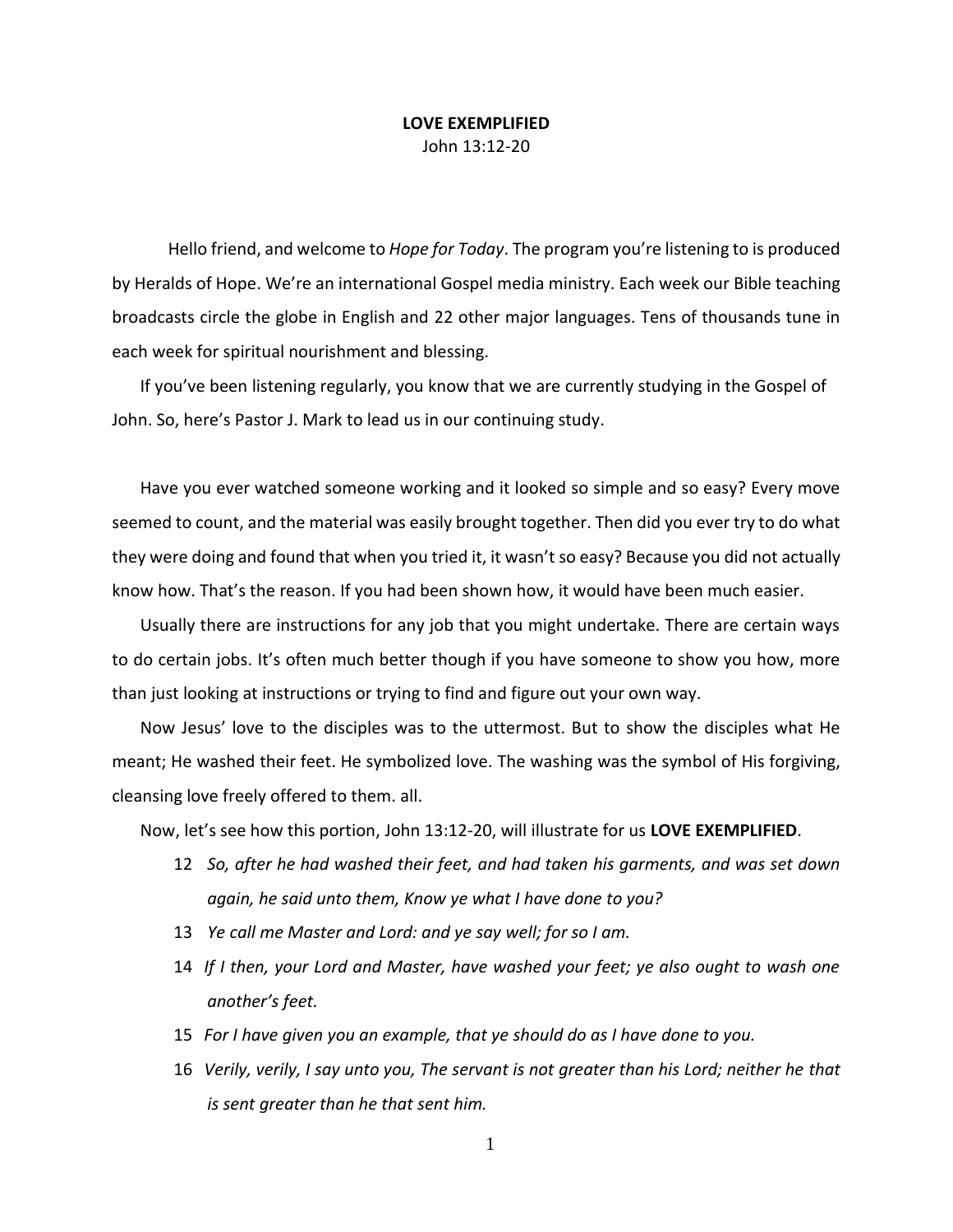- 17 *If ye know these things, happy are ye if ye do them.*
- 18 *I speak not of you all: I know whom I have chosen: but that the scripture may be fulfilled, He that eateth bread with me hath lifted up his heel against me.*
- 19 *Now I tell you before it come, that, when it is come to pass, ye may believe that I am he.*
- 20 *Verily, verily, I say unto you, He that receiveth whomsoever I send receiveth me; and he that receiveth me receiveth him that sent me.*

We must follow closely the TEACHINGS of Jesus to see how love is exemplified.

## Jesus gave them **The Comforting Supposition**.

He said, "Do you know what I have done to you? You call me Master and Lord: and you say well; for so I am. He must have paused, then continued, "Since I am your Lord and Master, and I have washed your feet; you also ought to wash one another's feet."

That's what I call a comforting supposition. You call me Master and Lord and I have exemplified my love to you. So, you are to exemplify your love as I have done to you. I want you to catch the full impact of that word ought, as Jesus said it. "You ought also to wash one another's feet. As I have done, so you ought to do."

That is a powerful word, ought. Now don't dilute it, my friend. Don't dodge it! Just take it as Jesus gave it. "You call me Master and Lord: and you say well; for so I am. Since I am your Master and Lord, you ought to wash one another's feet as I have washed ~yours."

I am trying to point out to you that surpassing love goes beyond what seems to be reasonable. So, Jesus washed their feet and exemplified His love.

## And then Jesus gave them **The Careful Stipulation**.

He is the model. He said, "As I have done, so you should do." He led the way, He showed them. Now carefully notice the words of Jesus which followed. He said, "The servant is not greater than his master; nor the one who is sent greater than he who sent him."

We ought to know something about that, surely. The master is always the responsible person. When the master gives instruction to the servant, the servant should do what he is asked to do.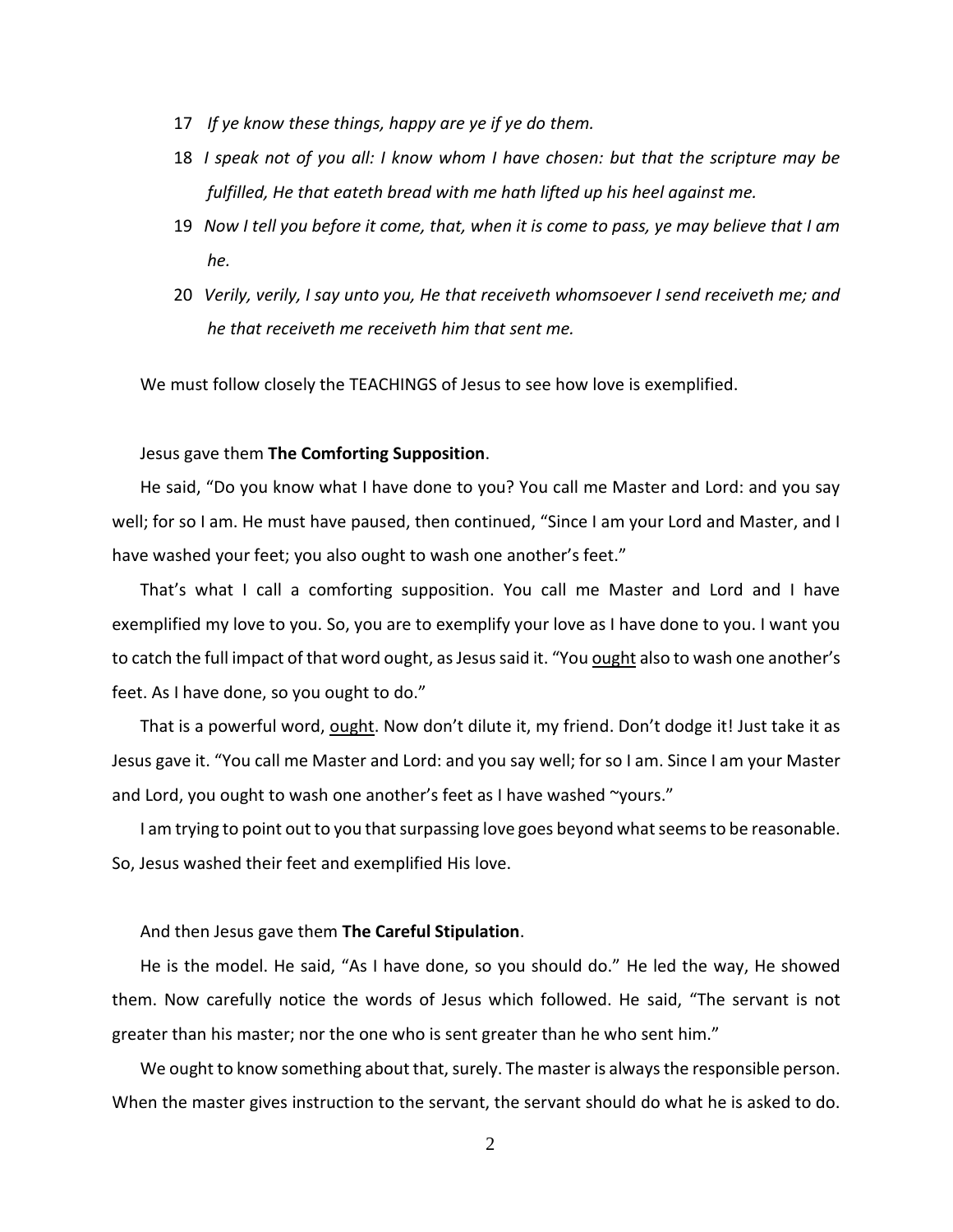In some ways we have much to learn of that these days, don't we? But it is always true and Jesus said it emphatically.

That's what I call a careful stipulation. The one who follows the instructions of the master is going to be a happy person. He promised, "If you know these things, happy are you if you do them." This teaching is the careful stipulation to exemplify love, His kind of love.

Jesus climaxed His teaching about love with **The Cutting Specification**.

He tells them of an exception. He said, "I know all of you and I know that not all of you are with me." "Not all," He said. I wonder how that betrayer must have felt when Jesus began to point him out. He said, "The one who has had his hand on the table to eat bread with me is going to lift up his heel against me." I wonder how he must have felt. I call that a cutting specification.

Then Jesus gave them some hope with a prediction, "Now I tell you before it comes, so that, when it is come to pass you will know that I am he." I am constantly impressed with the foreknowledge of Jesus. How He was able to understand what was before. We often say that we can understand better when we look back than when we look ahead. So, Jesus made the prediction so they would understand clearly that He was the One.

But I want you to notice right at the end of our Scripture text how Jesus put it, "He who receives whomever I send receives me. And he who receives me receives him who sent me." Isn't that beautiful? That unification, that connection, so clearly set forth. But here is the teaching in a cutting specification to exemplify love. Jesus pointed it out beforehand to give hope and assurance.

Love is exemplified by Jesus' comforting supposition, the disciple should be like his lord; the careful stipulation, the servant is not above his lord; and the cutting specification, the betrayer is responsible to his lord. Surely that is surpassing love.

Where do you find yourself in this situation?

Our teaching started by asking if we have ever seen someone doing a job and making it look easy? Then when we attempt to do the same work, it is much harder than it looks. Think about

3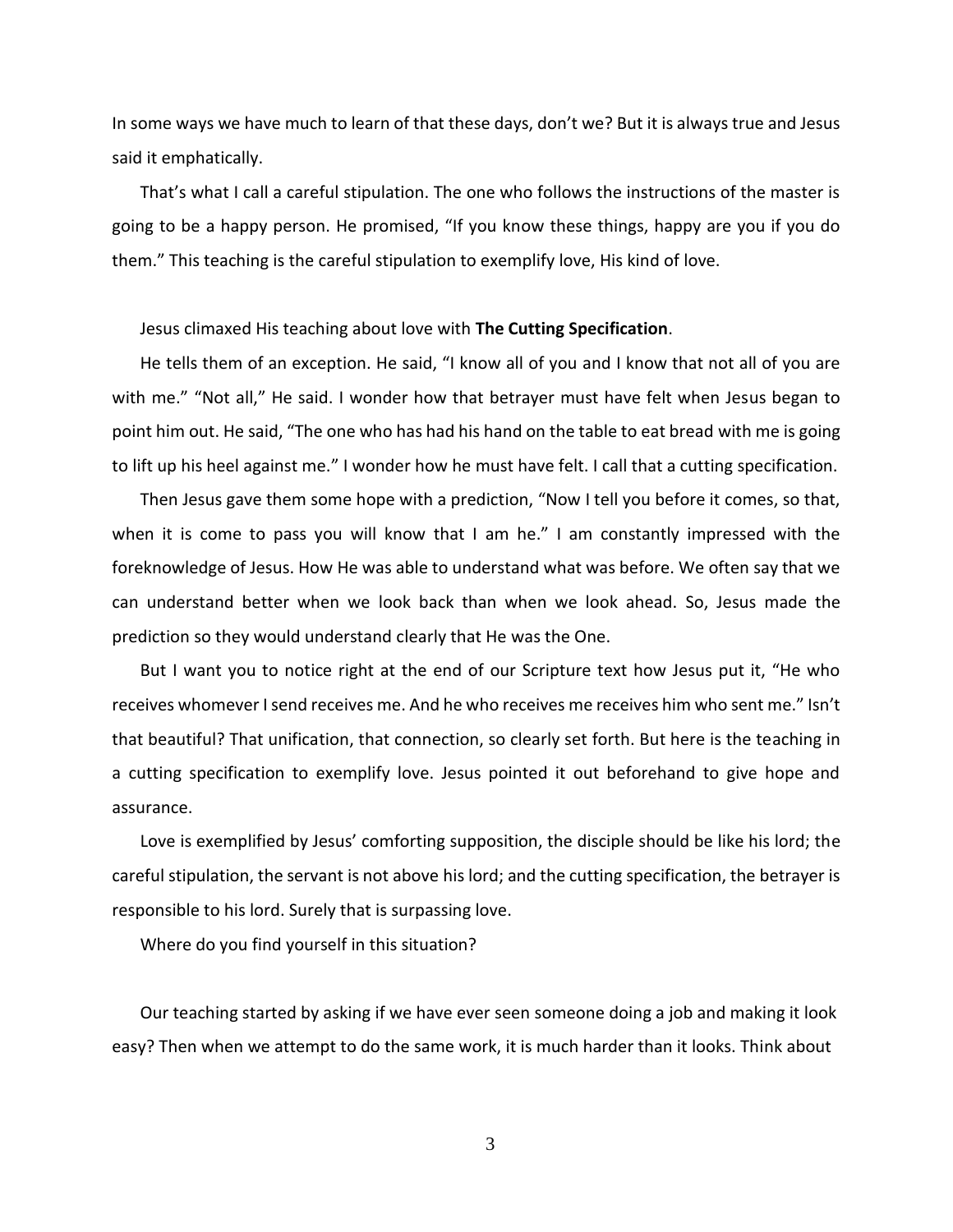this question and our passage here in John 13. Many times, when we are called to lead, it is harder than it looks. Jesus shows us how to do it right, He shows us how to be a servant leader.

We may not all think we are leaders, but all of us have others who are looking up to us. You are being watched by somebody; they see you as a leader. So how are you leading? What is the example you are setting and how can we lead like Jesus?

When we find ourselves in a leadership position there are many ways to mess up and get it wrong. We become proud of our position, or we make demands that are not reasonable on those we are leading. Being a servant leader is harder than it looks. However, it is God's way and we know God's way is always the best way.

Think about the attitude Jesus had toward His disciples. He was their Master, yet he served them, he washed their feet. What Jesus teaches us about leadership is the opposite of how the world looks at leaders. Many times, we see leaders as someone who is served. Every wish and desire of the leader is met by others. The leader is the one being served.

Jesus takes this idea and turns it upside down. He tells us in Matthew 20:26 "whoever desires to become great among you, let him be your servant." To Jesus being a big leader is being a big servant. Think about the difference it would make if all leaders would have this attitude? That would make a big difference in many areas. Now just imagine if all of us who know Jesus would begin leading like Jesus. This would be truly amazing!

We can't control the way others are leading, but we can start with ourselves, actually, we must start with ourselves. Look at your attitude as a leader and ask Jesus to help you have His view of leadership. Instead of asking others to serve us, we need to look for ways to serve others. This goes against our flesh; we would rather be served than serve.

Yet this is what living for Jesus is all about. Instead of doing what we want and following the desires of our flesh, we surrender to His Lordship. When we are presented with a choice, we follow Him and do things His way! Following Jesus and leading like he leads means doing things His way every chance we have.

Leading well and doing it right is one of those things that is harder than it looks. Thankfully Jesus has modeled it for us and with his help we can get it right. In this passage He shows us how

4